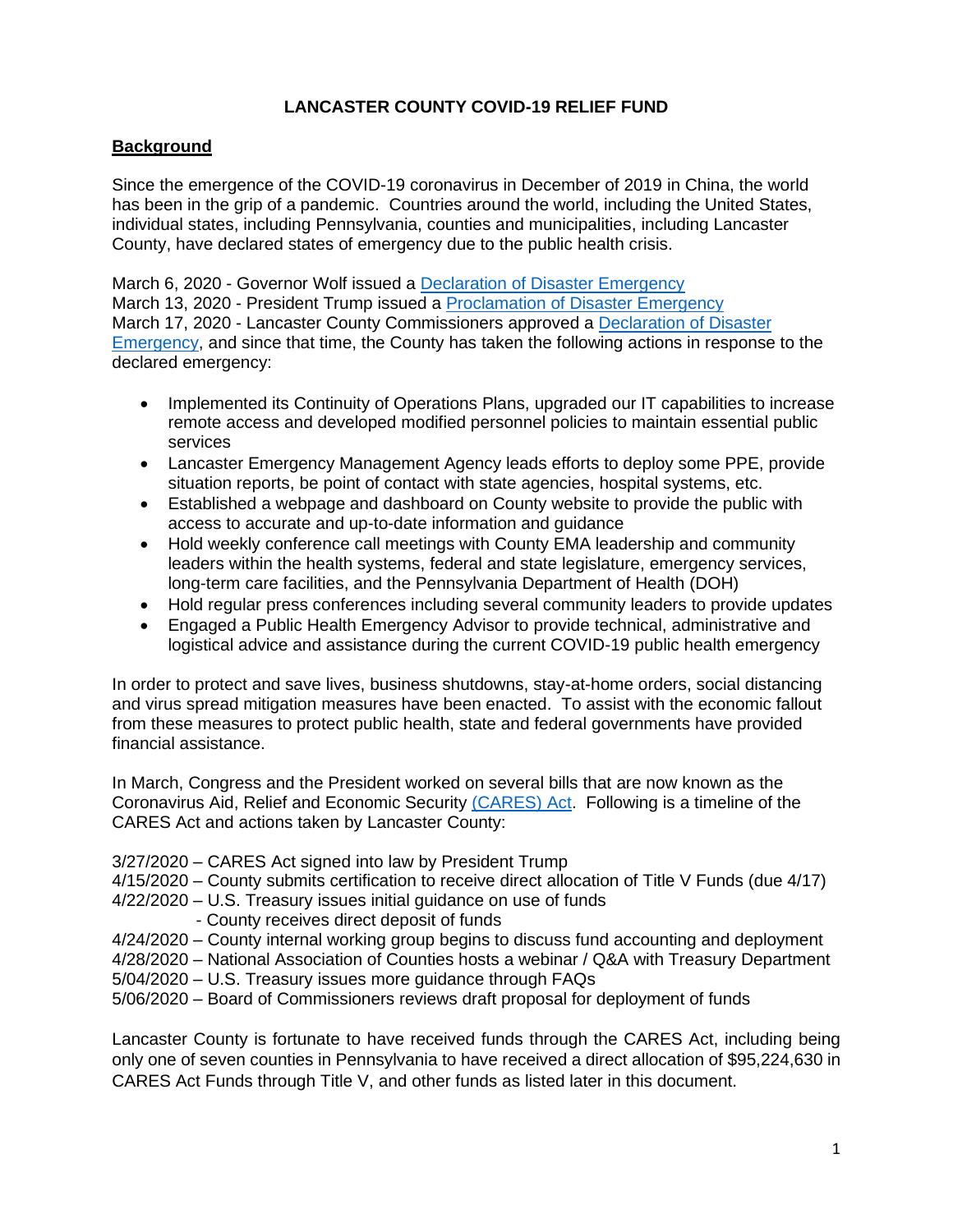Title V of the CARES Act provides that payments from the Fund may only be used to cover costs that (directly quoted from the Act):

- 1. are necessary expenditures incurred due to the public health emergency with respect to the Coronavirus Disease 2019 (COVID–19);
- 2. were not accounted for in the budget most recently approved as of March 27, 2020 (the date of enactment of the CARES Act) for the State or government; and
- 3. were incurred during the period that begins on March 1, 2020, and ends on December 30, 2020.

In addition, according to guidance, which is still evolving, from the U.S. Treasury Department, any Title V CARES Act funds which are not expended and still remain on 12/30/2020, and/or expenses deemed by Treasury to not be in compliance with the Act, must be returned to Treasury. It was also made clear that these funds "may not be used to fill shortfalls in government revenue" and must be used for "expenditures that are for actions taken to respond to the COVID-19 public health emergency."

Treasury guidance provides examples of eligible and ineligible expenses; however, and importantly, they acknowledge flexibility. "The statute (CARES Act) also specifies that expenditures using Fund payments must be 'necessary.' The Department of the Treasury understands this term broadly to mean that the expenditure is reasonably necessary for its intended use in the reasonable judgement of the government officials responsible for spending the Fund payments."

Compliance with the statute and provided guidance will be through audits by the Treasury Inspector General, therefore accounting for, and having proper documentation of expenses and rationale for said expenses, will be important.

Given the urgent needs created, and yet still evolving, by the COVID-19 crisis, the aforementioned priorities and guidance provided by Treasury, the County must have a plan to deploy the funds in an effective, efficient and transparent manner, and in compliance with the authorizing legislation and regulations. This document is meant to provide that plan, realizing that it will require flexibility and updating as further guidance is provided, to respond to needs as crisis continues to evolve, and/or if more funding is provided.

## **The COVID-19 Relief Fund Framework**

This Plan was developed using the guidance received from U.S. Treasury, through situational awareness, lessons learned and feedback given from the deployment of federal and state funding, and input from internal County and various community leaders.

The Board of Commissioners has three overarching priorities during the COVID-19 pandemic crisis: protecting the health, welfare and safety of County citizens; maintaining County services in a safe and secure manner; and, the reopening and support of the local economy so that individuals, families and businesses can once again thrive. CARES Act funds wholly support the priorities identified. These priorities are more fully described, with examples based on Treasury guidance provided to date.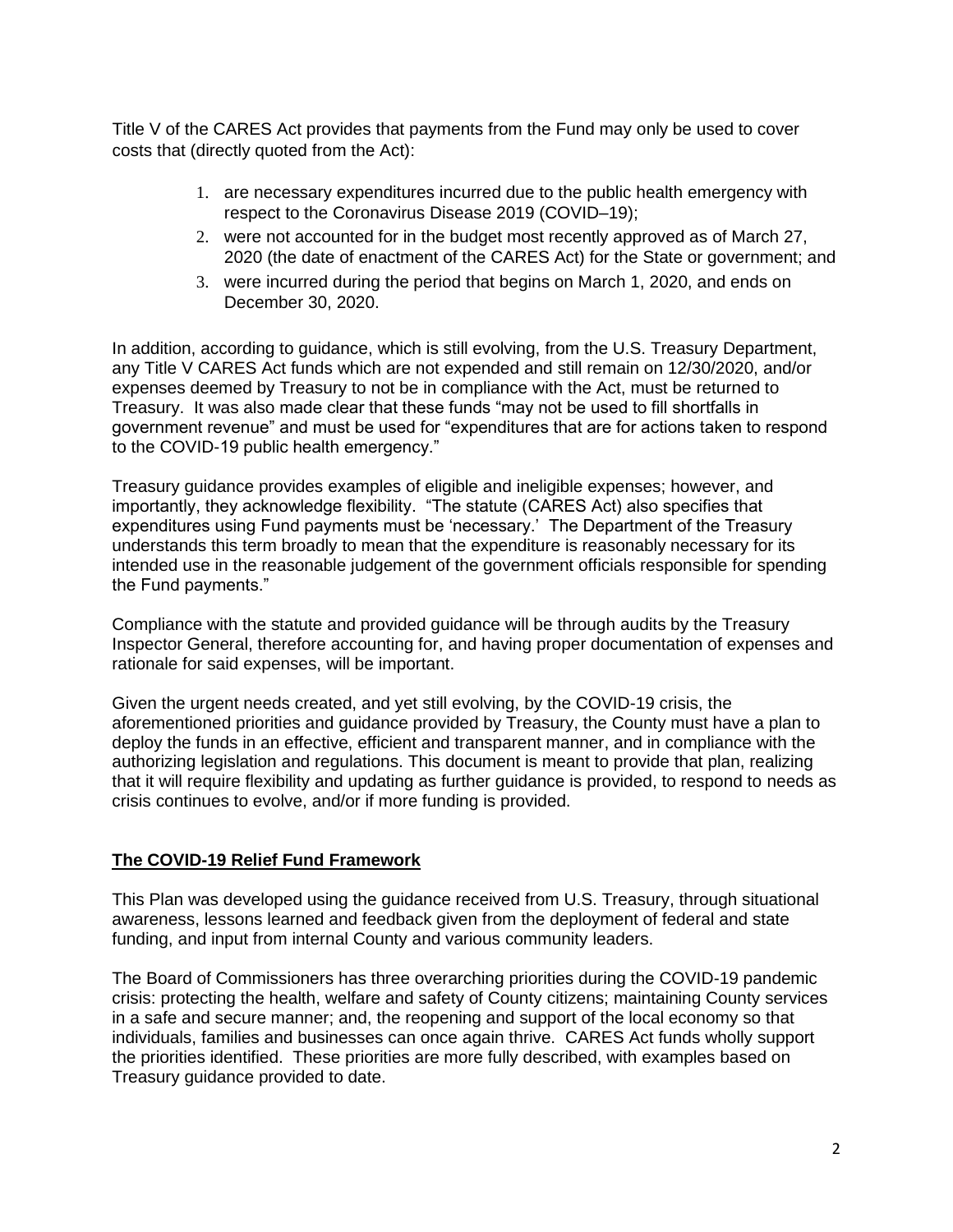# **Protecting the health, welfare and safety of the county**

The goal is to provide funds that will enhance virus spread mitigation efforts and provide assistance to at-risk and vulnerable populations.

#### **Examples**

- Costs related to cleaning / sanitizing private and public group living facilities necessitated by coronavirus disease (above routine cleaning), purchase of PPE, providing training on mitigation efforts for high risk / vulnerable populations
- Expenses by emergency responders to assist with specific pandemic related service costs that have not been or will not be reimbursed through other sources (such as federal and/or state emergency assistance)
- Costs associated with testing and contact tracing
- Development of communications efforts to the community and businesses for social distancing and spread mitigation efforts
- Funds for community services (housing, food, etc.) provided by public and non-profit agencies to assist pandemic vulnerable populations to augment existing funding, or provide funding for, expenses for which no other funding sources exist.

## **Maintaining public service continuity of operations and effective emergency response**

The goal is to ensure that essential public services by the County, municipalities and school districts can be maintained in a safe manner and providing for an effective emergency response.

#### Examples:

- Costs related to cleaning and/or sanitizing public facilities and properties necessitated by coronavirus disease (above routine cleaning)
- Purchase of PPE and equipment for social distancing / spread mitigation measures
- Payments for the Public Health Emergency Advisor
- Costs associated with improving telework / remote work capabilities
- Costs for equipment and/or services to improve safety for employees and the public in physical county locations (buildings, prison, parks, etc.)
- Communication efforts to the public related to the public health emergency
- Costs associated with departments providing specific services necessitated by coronavirus disease to pandemic vulnerable populations
- Salary and benefits of existing employees who are reassigned from normal duties or new employees hired to perform COVID-19 related duties, public health and safety personnel, and hazard pay.
- Reimbursement of expenditures made by municipalities and school districts in Lancaster County for responding to COVID-19 that have not been or will not be reimbursed through other sources (such as federal and/or state emergency assistance) – [Note: At the time of adoption of this plan, Congress is deliberating on a "CARES Act 4," which may specifically include funds for this and loss of revenue.]

### **Reopening and support of the local economy so that individuals, families and businesses can once again thrive**

The goal is to provide "economic support to those suffering from business interruptions due to COVID-19-related business closures" in order to reopen or maintain operations during the crisis.

- Training and technical assistance on social distancing and spread mitigation efforts to private and non-profit businesses
- Purchase of PPE and equipment and physical retrofits to increase for social distancing and spread mitigation measures
- Providing grants or forgivable loans to public, private, and non-profit businesses suffering from closure and commerce interruptions, which may cover such things as rent, debt and/or utility payments, and working capital (including reasonable administrative costs to those administering an application/recommendation program)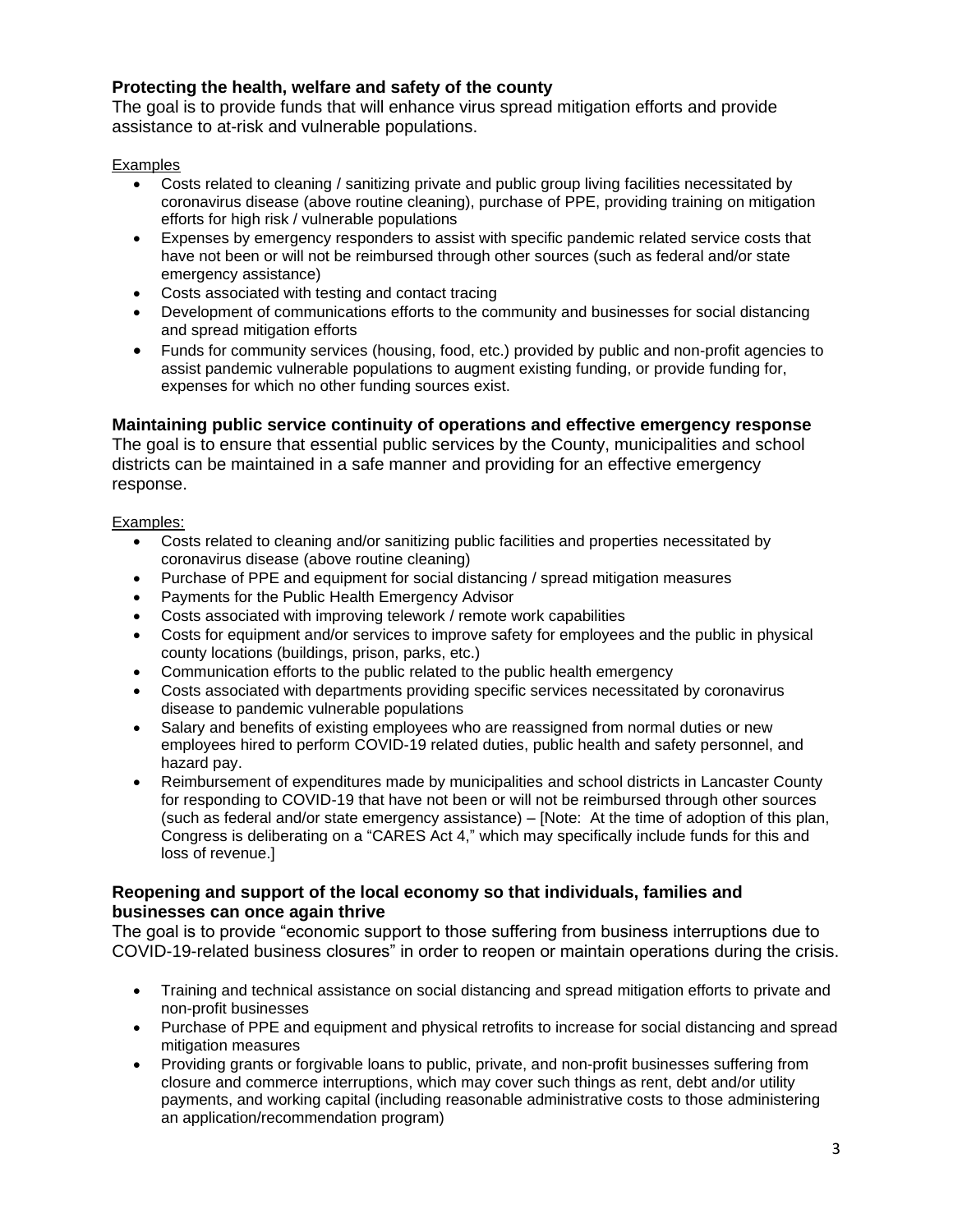# **Allocation of Funds**

It is clear from what we see in our community and across the nation, that a local robust response to mitigate the public health and economic effects of the crisis are necessary. To provide a concept of the potential outlay of funds for each category, the following allocation plan is an initial "budget." This is based on rough estimates from various internal county and external organizational contact and not meant to be strict or "hard and fast."

| Allocation by Category for Title V Funds |  |
|------------------------------------------|--|
|------------------------------------------|--|

| <b>TOTAL</b>                                            | \$95,224,630 |
|---------------------------------------------------------|--------------|
| Reopening and support of the local economy              | \$53,000,000 |
| Maintaining public service COOP / emergency response    | \$7,224,630  |
| Protecting the health, welfare and safety of the county | \$35,000,000 |

It should be noted that other *substantial* state and federal government funding and resources have been, and are continuing to be deployed to address the first category. To be most effective in meeting the needs of the County during the timeframe it has the ability to utilize the funds (12/30/20), the funds should be deployed in 3 "tranches."

Why 3 tranches? The reason is based on experience, uncertainty in regard to the evolving situation, and a desire to be flexible and prudent. Consider the following:

- 1. Recent experience has taught us that when Congress rapidly launched the Paycheck Protection Program (PPP) to assist small businesses with the dire economic effects of closure, while it certainly helped many struggling businesses, unintended consequences can occur (discussed further later). Providing funds at different times, ensures that we have the ability to assess the effectiveness of any programs and expenditures, and to make adjustments as needed.
- 2. We are in unchartered territory. As we move through the crisis, the situation on the ground, guidance from high level governments, and priorities will undoubtedly change. Providing funds at different times will allow for needed flexibility.
- 3. The timing and amounts of the tranches are an effort not only to be flexible, but to be prudent given what we know at this time regarding the economy and COVID-19. Tranches 1 and 2 are planned to happen during the spring and summer, while tranche 3 will be held for the fall to respond to a possible resurgence of the virus (a reserve). It is recommended that a reserve of at least 5% be set aside (\$4,750,000).

When reviewing proposals and/or contracting with entities, the County should seek to allocate funds in a phased approach, as appropriate and applicable. For example, if a business grant fund is established, there would be 2 or 3 separate application and award periods. Also, from past experience with other state and federal fund outlays, a "first come, first served" methodology should be avoided. Such a system has led to disparity in the provision of needed assistance to businesses, especially smaller businesses.

## **Process of Awarding and Expending Funds**

County expenses which fall under the category of "*maintaining public service continuity of operations and effective emergency response*" will be handled through existing, longestablished protocols for expending public funds, ultimately leading to formal approval by the County Commissioners. Working through the Chief Clerk, County elected officials, including the Controller, the directors of Purchasing and of Budget Services, expenses will be vetted to ensure compliance with this Plan. With respect to local governments (municipalities, school districts, and authorities) a review team that will consist of people from Lancaster County Emergency Management, Controllers Office and Budget Services to review and make recommendations for reimbursing eligible expenses.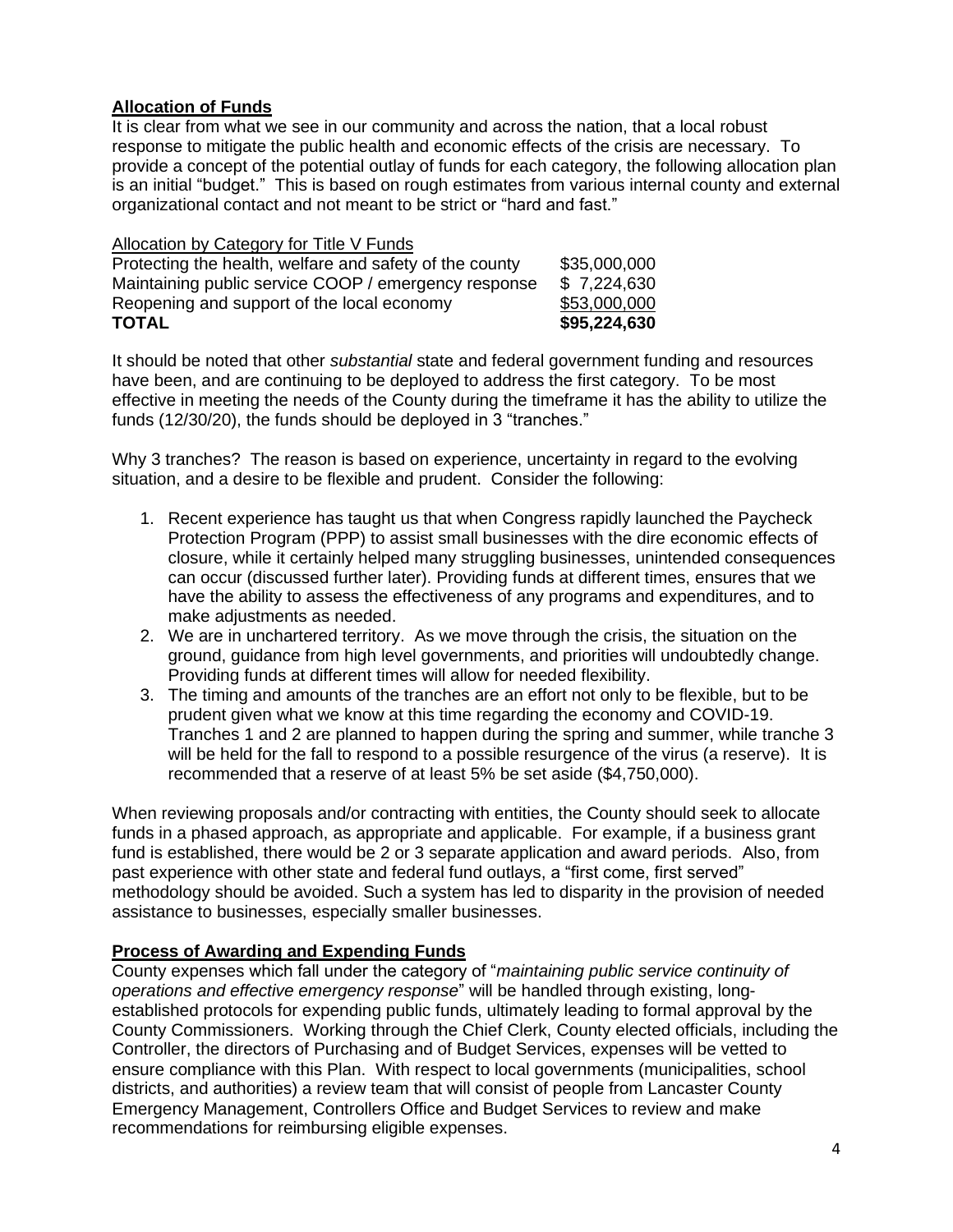Funds provided to "*protect the health, welfare and safety of the county*" will be expensed working with our Lancaster Emergency Management Agency (LEMA) and the Public Health Emergency Advisor (PHEA). Given the nature of the public health crisis, providing funds to support existing and/or new efforts to protect lives by mitigating the spread of COVID-19 is vital and exigent. This work may be in conjunction with work by Pennsylvania Department of Health, county hospital systems, nursing homes / long-term care facilities, emergency service providers, etc. Requests for assistance will be directed to LEMA for urgent assessment in conjunction with the PHEA and a recommendation made to the County Commissioners for action. Protocols and agreements for ongoing and expedited assistance may also be made on an individual basis.

It has been said that Lancaster County is one of, if not the most, collaborative and relational counties in Pennsylvania. This is a source of pride as it has undoubtedly led to Lancaster County being seen as successful and named to many top 10 lists indicating all manner of prosperity. Lancastrians work together and care for each other in many meaningful and innovative ways. This is important to us and has led to success in ordinary and tough times, and it will therefore be absolutely critical as we look to get through this unprecedented crisis. Put another way, government cannot and should not do this alone, particularly when it comes to "*reopening and supporting the local economy so that individuals, families and businesses can once again thrive***."**

Therefore, the County will use existing public-private collaborations to deploy a portion of these funds. Examples include the potential of:

- Allocating funds to the Economic Development Company (EDC) of Lancaster County to assist in the implementation of parts of the Lancaster County Economic Recovery Plan developed in partnership with the Lancaster County Chamber of Commerce and Industry (Chamber).
- Allocating funds to other County agencies to deploy funds using their expertise and existing processes, such as the County Housing & Development Authorities for provision of housing and economic development assistance for low-to-moderate income individuals and businesses. Such an allocation will be used to augment or otherwise "backstop" funds they have already received for the same or similar purposes.
- Allocating funds to non-profit organizations to provide for the health and welfare of county citizens suffering negative economic and well-being effects. For example, the Lancaster County Community Foundation, who, in conjunction with the United Way of Lancaster County, developed the Lancaster Cares Fund, the County may provide an allocation to augment or otherwise "backstop" funds they have raised. In addition, the Foundation has an already well-established and highly successful grant program to increase the capacity of charitable non-profit businesses and organizations, which may be used to provide grants to offset the effects of closure.
- Contracting with a public health entity or entities to manage an extensive county-wide testing and contact tracing program.

At each step along the way, the County will exercise oversight. The County will accept proposals from agencies providing these services, review the proposal, and render a decision at a public meeting. The County will look to the agencies to develop criteria, vet applications and recommend individual grant awards to be approved by the County Commissioners. Agencies receiving funds will be required to sign an Agreement with the County which will provide for, among other things, invoicing, certification of adherence to regulations and established